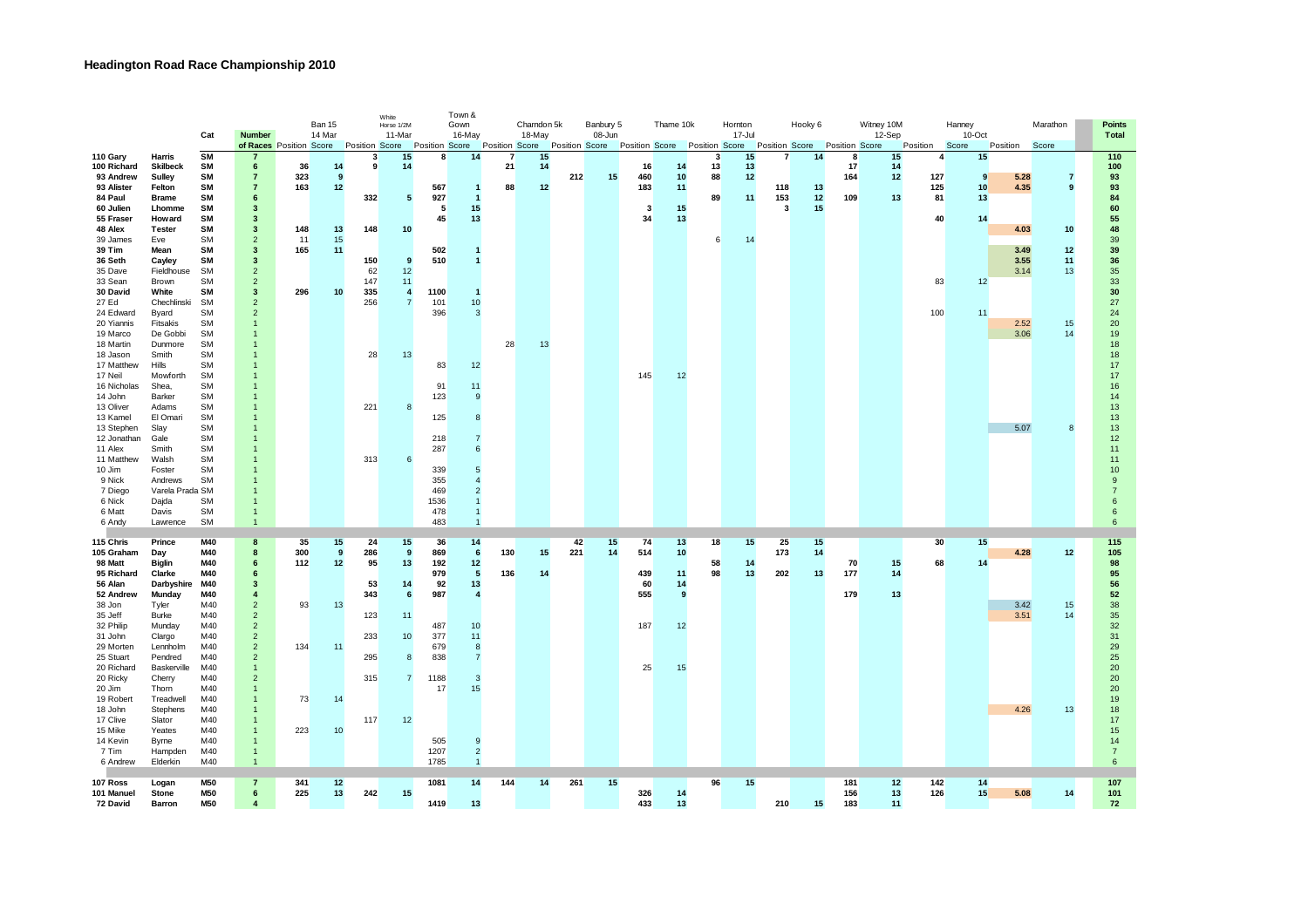## **Headington Road Race Championship 2010**

| 40 Kevin<br>39 Steve<br>20 Laurie<br>20 Matthew<br>20 Gerry<br>19 Philip                                                                                                                                                                                                                     | Byrne<br>Cowles<br>Hurman<br>Johnson<br>Marshall<br>Lister                                                                                                                                                                    | M50<br>M50<br>M50<br>M50<br>M50<br>M50                                                                                                          | $\overline{2}$<br>$\overline{2}$<br>$\overline{1}$<br>$\overline{1}$<br>$\overline{1}$<br>$\overline{1}$                                                                                                                                                                                             | 161<br>196                                          | 15<br>14                                                |                                              |                                       | 558                                                                                                           | 15                                                                                                                                                      | 53                     | 15                   |            |          | 261                             | 15                         |           |          |                   |                | 80<br>83   | 15<br>14 |                          |                      | 4.08                                                         | 15                                         | 40<br>39<br>20<br>20<br>20<br>19                                                                                                                            |
|----------------------------------------------------------------------------------------------------------------------------------------------------------------------------------------------------------------------------------------------------------------------------------------------|-------------------------------------------------------------------------------------------------------------------------------------------------------------------------------------------------------------------------------|-------------------------------------------------------------------------------------------------------------------------------------------------|------------------------------------------------------------------------------------------------------------------------------------------------------------------------------------------------------------------------------------------------------------------------------------------------------|-----------------------------------------------------|---------------------------------------------------------|----------------------------------------------|---------------------------------------|---------------------------------------------------------------------------------------------------------------|---------------------------------------------------------------------------------------------------------------------------------------------------------|------------------------|----------------------|------------|----------|---------------------------------|----------------------------|-----------|----------|-------------------|----------------|------------|----------|--------------------------|----------------------|--------------------------------------------------------------|--------------------------------------------|-------------------------------------------------------------------------------------------------------------------------------------------------------------|
| 115 Graham<br>112 Barry<br>106 Kit<br>78 Bob<br>70 Stefan<br>29 Roger<br>18 Geoff<br>17 Mike<br>14 Benito                                                                                                                                                                                    | <b>Norris</b><br>Cornelius<br><b>Villiers</b><br>Green<br>Szynaka<br>Summers<br>Raynham<br>Dunn<br>Zaccariello                                                                                                                | <b>M60</b><br><b>M60</b><br><b>M60</b><br><b>M60</b><br><b>M60</b><br>M60<br>M60<br>M60<br>M60                                                  | 8<br>9<br>8<br>$\overline{4}$<br>$\overline{4}$<br>$\overline{2}$<br>$\overline{1}$<br>$\overline{1}$<br>$\overline{1}$                                                                                                                                                                              | 226<br>290<br>366<br>269<br>303                     | 15<br>13<br>11<br>14<br>12                              | 226<br>316<br>382<br>211                     | 14<br>13<br>12<br>15                  | 496<br>530<br>1501<br>1376<br>2423<br>971<br>1161<br>1845                                                     | 15<br>14<br>10<br>11<br>8<br>13<br>12<br>9                                                                                                              | 112<br>121<br>158      | 15<br>14<br>13       | 173<br>190 | 15<br>14 | 205<br>299<br>567<br>504<br>800 | 15<br>14<br>12<br>13<br>11 | 84<br>107 | 15<br>14 | 126<br>144<br>225 | 15<br>14<br>13 | 129<br>197 | 15<br>14 | 147<br>168               | 15<br>14             | 3.59<br>4.38                                                 | 15<br>14                                   | 115<br>112<br>106<br>78<br>70<br>29<br>18<br>17<br>14                                                                                                       |
| 115 Charlotte Harris,<br>95 Sally<br>94 Emma<br>76 Rachel<br>75 Rachel<br>60 Laura<br>49 Alex<br>47 Fay<br>36 Polly<br>29 Rebecca<br>28 Charlotte<br>26 Katherine<br>20 Francis<br>19 Charlotte<br>18 Megan<br>16 Sarah<br>14 Eike<br>13 Sarah<br>12 Sarah<br>10 Julie<br>8 Dawn<br>6 Louisa | Howard<br>Croft<br>lliffe<br>Shaw<br><b>Millican</b><br>Baird<br>Stevenson<br>Owens<br>Gamble<br>Coles<br>Howgego<br>Burge<br>Noakes<br>McGregor<br>O'Driscoll<br>Adams<br>Connor<br>O'Driscoll<br>Glanville<br>Athey<br>Cohn | SW<br>SW<br>SW<br>SW<br>SW<br>SW<br>SW<br>SW<br>SW<br>SW<br>SW<br>SW<br>SW<br>SW<br>SW<br>SW<br>SW<br>SW<br>SW<br>SW<br>SW<br>SW                | 9<br>5<br>6<br>5<br>4<br>4<br>3<br>3<br>$\overline{2}$<br>$\overline{2}$<br>$\overline{2}$<br>$\overline{2}$<br>$\overline{1}$<br>$\overline{1}$<br>$\mathbf{1}$<br>$\overline{1}$<br>$\mathbf{1}$<br>$\overline{1}$<br>$\mathbf{1}$<br>$\overline{1}$<br>$\overline{1}$<br>$\overline{1}$           | 74<br>107<br>260<br>109<br>174<br>249<br>250<br>342 | 15<br>14<br>9<br>13<br>12<br>11<br>10 <sup>°</sup><br>8 | 77<br>115<br>311<br>139<br>326<br>299        | 15<br>14<br>11<br>13<br>10<br>12      | 569<br>1368<br>311<br>1175<br>471<br>608<br>1093<br>407<br>437<br>918<br>1045<br>1058<br>1107<br>1340<br>2031 | 11<br>$\overline{2}$<br>15<br>$\overline{a}$<br>12<br>10<br>6<br>14<br>13<br>9<br>$\mathbf{8}$<br>$\overline{7}$<br>5<br>$\mathbf{3}$<br>$\overline{1}$ | 77<br>83<br>105<br>147 | 15<br>14<br>13<br>12 | 94         | 15       | 129<br>217<br>383<br>190<br>437 | 15<br>13<br>12<br>14<br>11 | 51<br>62  | 15<br>14 | 54<br>188<br>196  | 15<br>14<br>13 | 52<br>96   | 15<br>14 | 52<br>118<br>145         | 15<br>14<br>13       | 4.01<br>3.35<br>4.32<br>4.14<br>4.02<br>5.00<br>5.02<br>3.11 | 13<br>14<br>10<br>11<br>12<br>9<br>8<br>15 | 115<br>95<br>94<br>76<br>75<br>60<br>49<br>47<br>36<br>29<br>28<br>26<br>20<br>19<br>18<br>16<br>14<br>13<br>12<br>10<br>$\boldsymbol{8}$<br>$6\phantom{1}$ |
| 98 Adrienne<br>60 Jude<br>56 Kate<br>35 Ann<br>34 Fiona<br>33 Emma<br>31 Sandra<br>28 Fran<br>19 Anita<br>19 Ursula<br>19 Susan<br>18 Niki<br>17 Catherine<br>16 Claire<br>16 Judy<br>15 Nicky<br>12 Kate<br>11 Amrana                                                                       | <b>Hopkins</b><br>Craft<br>Sheehan<br>Powter<br>Hilton<br>Carter<br>Harding-Brow W35<br>Fieldhouse<br>James<br>Schulz,<br>Turner<br>Meston<br>Wheatley<br>Acworth<br>Cornish<br><b>Brodie</b><br>Smith<br>Qureshi             | <b>W35</b><br><b>W35</b><br><b>W35</b><br>W35<br>W35<br>W35<br><b>W35</b><br>W35<br>W35<br>W35<br>W35<br>W35<br>W35<br>W35<br>W35<br>W35<br>W35 | 5<br>$\mathbf{3}$<br>3<br>$\overline{2}$<br>$\overline{2}$<br>$\overline{2}$<br>$\overline{2}$<br>$\overline{2}$<br>$\overline{1}$<br>$\overline{1}$<br>$\overline{1}$<br>$\overline{1}$<br>$\overline{1}$<br>$\overline{1}$<br>$\overline{1}$<br>$\overline{1}$<br>$\overline{1}$<br>$\overline{1}$ | 104<br>195<br>288<br>360<br>144                     | 15<br>13<br>12<br>11<br>14                              | 102<br>19<br>187<br>417<br>358<br>375<br>366 | 14<br>15<br>13<br>9<br>12<br>10<br>11 | 30<br>1212<br>1322<br>372<br>467<br>529<br>793<br>1042<br>1644<br>1856                                        | 15<br>9<br>$\mathbf{8}$<br>14<br>13<br>12<br>11<br>10<br>$\overline{7}$<br>6                                                                            | 73<br>41<br>155        | 14<br>15<br>13       |            |          |                                 |                            |           |          |                   |                | 91         | 15       | 73<br>99                 | 15<br>14             | 3.59<br>5.15<br>5.05                                         | 15<br>13<br>14                             | 98<br>60<br>56<br>$35\,$<br>34<br>33<br>31<br>28<br>19<br>19<br>19<br>18<br>17<br>16<br>16<br>15<br>12<br>11                                                |
| 97 Mary<br>56 Jan<br>39 Ita<br>38 Jo<br>36 Linda<br>35 Astrid<br>33 Sarah<br>20 Sarah                                                                                                                                                                                                        | <b>Russell</b><br>Payne<br>Kelly<br>Zaremba<br>Macaskill<br>Lagerberg<br>Ledingham<br>Farrow                                                                                                                                  | <b>W45</b><br><b>W45</b><br>W45<br>W45<br><b>W45</b><br>W45<br>W45<br>W45                                                                       | $5^{\circ}$<br>$\mathbf{3}$<br>$\overline{2}$<br>$\overline{2}$<br>$\overline{2}$<br>$\overline{2}$<br>$\overline{2}$                                                                                                                                                                                | 313<br>285                                          | 14<br>15                                                | 347<br>440                                   | 14<br>12                              | 648<br>1149<br>1250                                                                                           | 14<br>12<br>11                                                                                                                                          | 164                    | 15                   | 285        | 15       |                                 |                            | 118       | 15       |                   |                | 207        | 15       | 185<br>174<br>122<br>159 | 12<br>13<br>15<br>14 | 4.30<br>4.42<br>6.04<br>3.28                                 | 14<br>13<br>11<br>15                       | 97<br>56<br>39<br>38<br>36<br>35<br>33<br>20                                                                                                                |